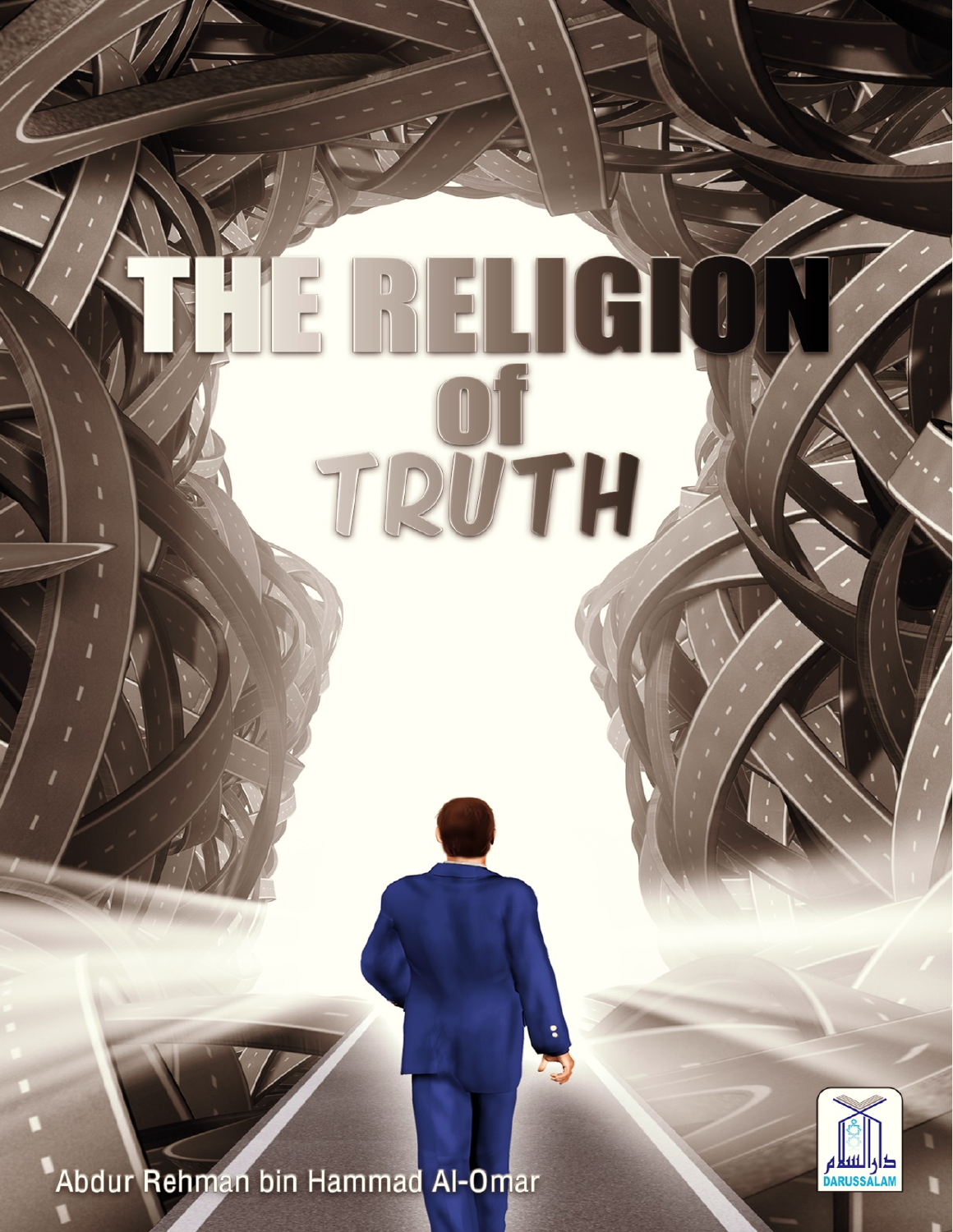# **THE RELIGION OF TRUTH**

By: Abdur Rahman bin Hammad Al-Omar

#### **ALL RIGHTS RESERVED:**

No part of this book may be reproduced or utilized in any form or by any means, electronic or mechanical, including photocopying and recording or by any information storage and retrieval system, without the written permission of the publisher.

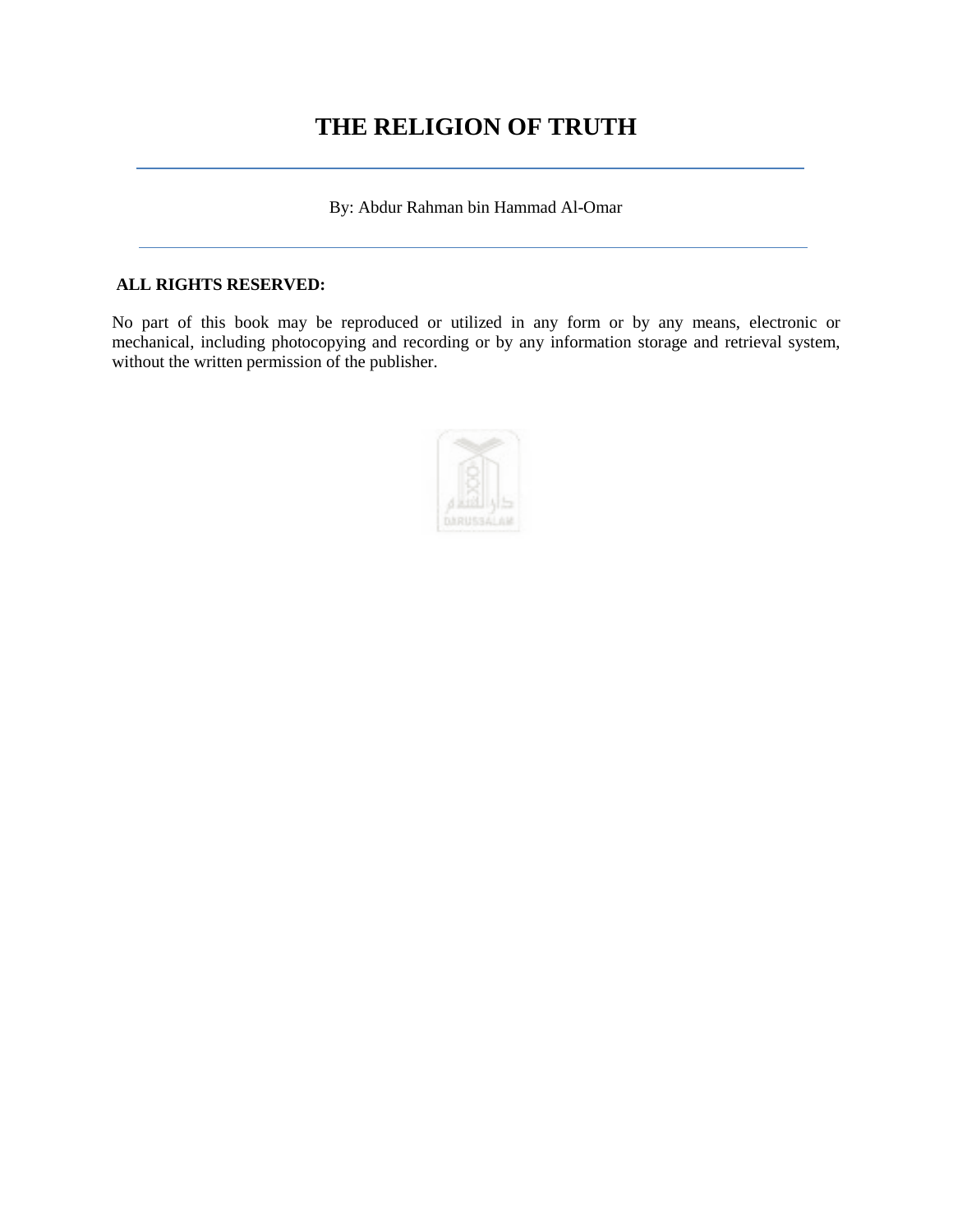# **Table of Contents**

| Rational and Qur'anic Evidences that the Qur'an is the Speech of Allah to His Messenger       |  |
|-----------------------------------------------------------------------------------------------|--|
|                                                                                               |  |
|                                                                                               |  |
|                                                                                               |  |
|                                                                                               |  |
|                                                                                               |  |
| The Notion of acknowledgement that Muhammad (Peace and Blessings of Allah be upon him) is the |  |
|                                                                                               |  |
|                                                                                               |  |
|                                                                                               |  |
|                                                                                               |  |
|                                                                                               |  |
|                                                                                               |  |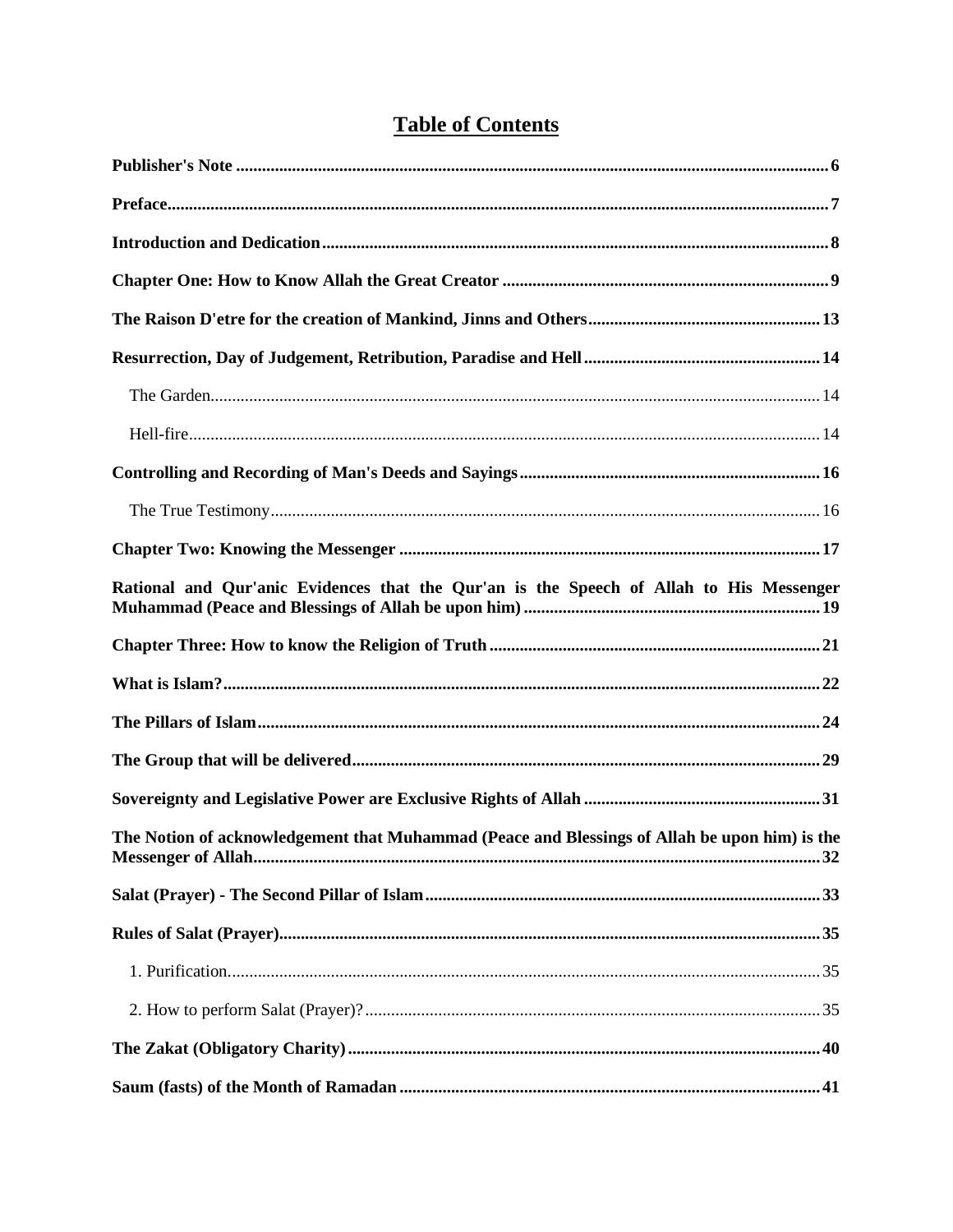| Chapter Five: Shedding Light on some Erroneous Conceptions imputed to Islam 67 |  |
|--------------------------------------------------------------------------------|--|
|                                                                                |  |
|                                                                                |  |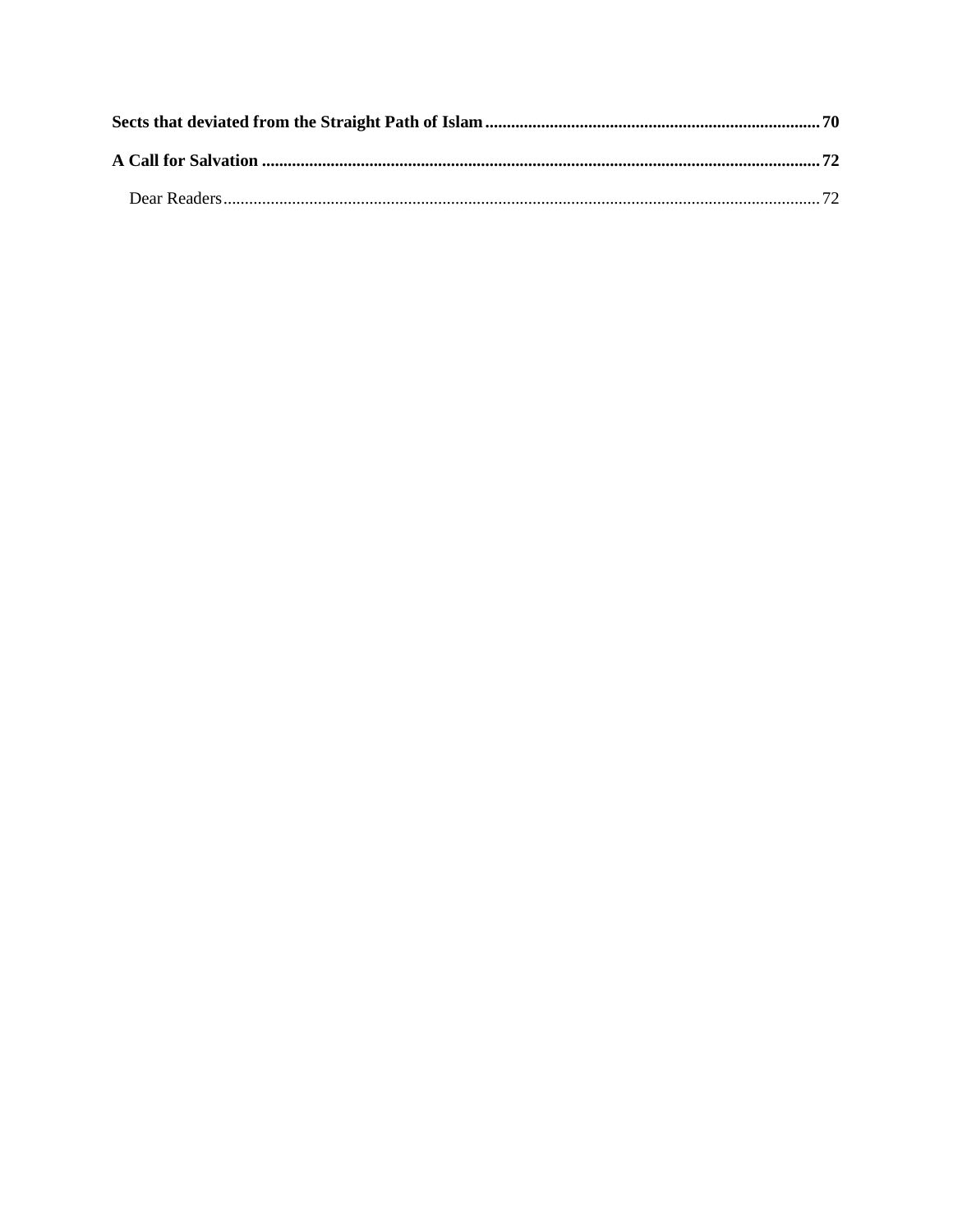## **Publisher's Note**

<span id="page-5-0"></span>We take great pleasure in presenting the readers this book which is of utmost importance towards knowing our Lord, understanding our religion and obeying our Prophet (Peace and Blessings of Allah be upon him).

This book is written by our brother, Abdur Rahman bin Hammad Al-Omar and provides basic knowledge about the Religion of Truth - Islam, which is a salvation for us not only in this life but also in the Hereafter, the everlasting life.

Because of its importance, this book had been printed, published and widely distributed by the Presidency of Islamic Researches, Ifta and Propagation, Kingdom of Saudi Arabia. We are presenting the revised edition of this book to make it more useful for the readers by selecting the English translation of Qur'anic verses from the Noble Qur'an translated by Dr. Muhammad Muhsin Khan and Dr. Muhammad Taqiuddin Hilali. Another improvement is the presentation of Qur'anic verses in the Arabic calligraphy of Mushaf Al-Madinah An-Nabawiya, which has been printed by the Mujamma' of King Fahd of Saudi Arabia for the printing of Al-Mushaf Ash-Sharif.

We hope that readers will appreciate our efforts in this regard and get benefited from the book.

**Abdul Malik Mujahid** General Manager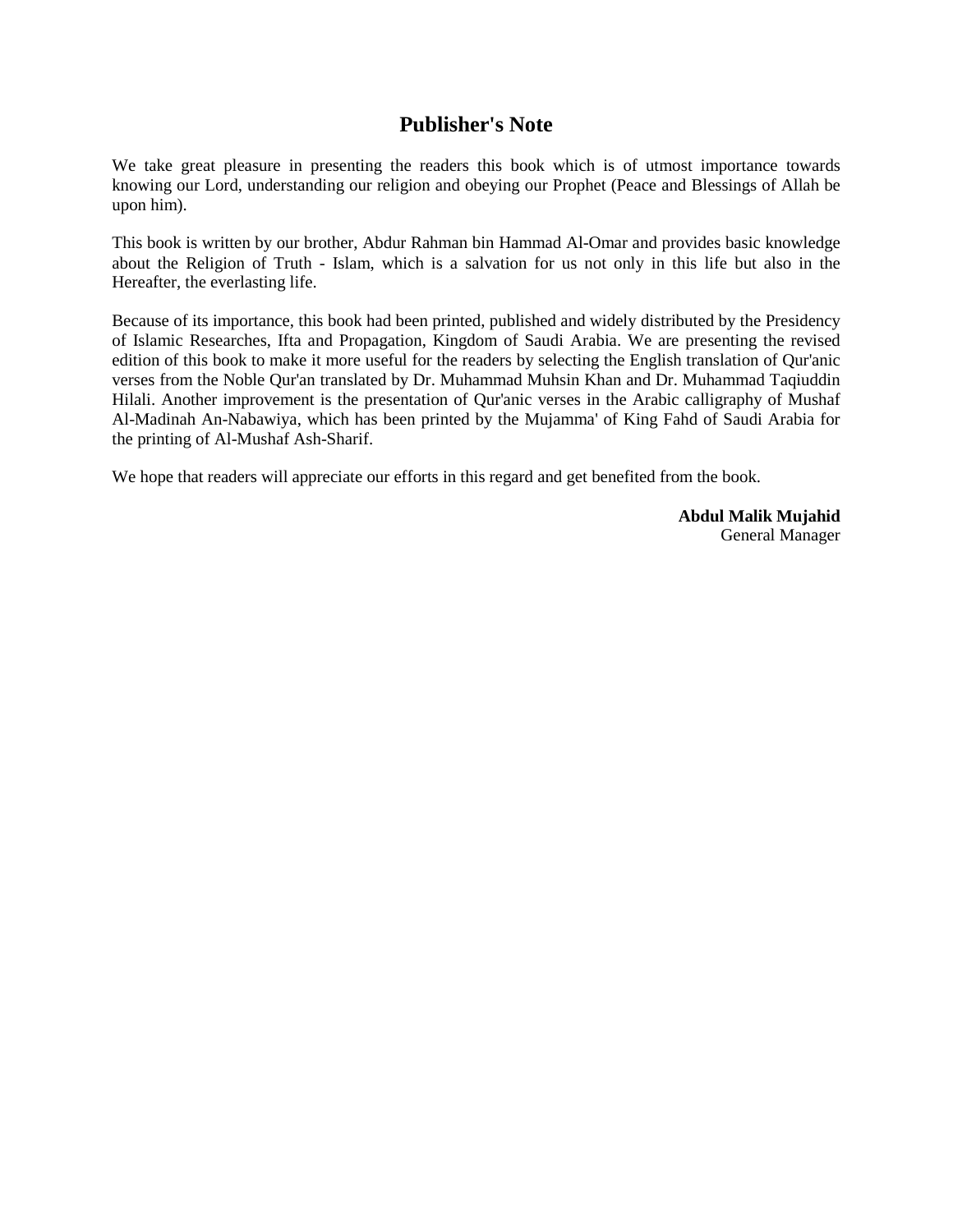# **Preface**

#### *In the Name of Allah, the Most Beneficent, the Most Merciful*

<span id="page-6-0"></span>All praise be to Allah, the Lord of the worlds. May the peace and blessings be upon Muhammad, the last of the Messengers.

To proceed to my topic, I say:

The Supreme Head Office for Religious Researches, Ifta, Call, and Guidance Departments in the Kingdom of Saudi Arabia gave its approval on the 23rd of Safar 1395 H for the publication of this book, after it had been revised by the competent authorities according to the legal rules of Islamic Law. I pray to Allah that He may make this book of use to a large number of people.

#### **Abdur Rahman bin Hammad Al-Omar**

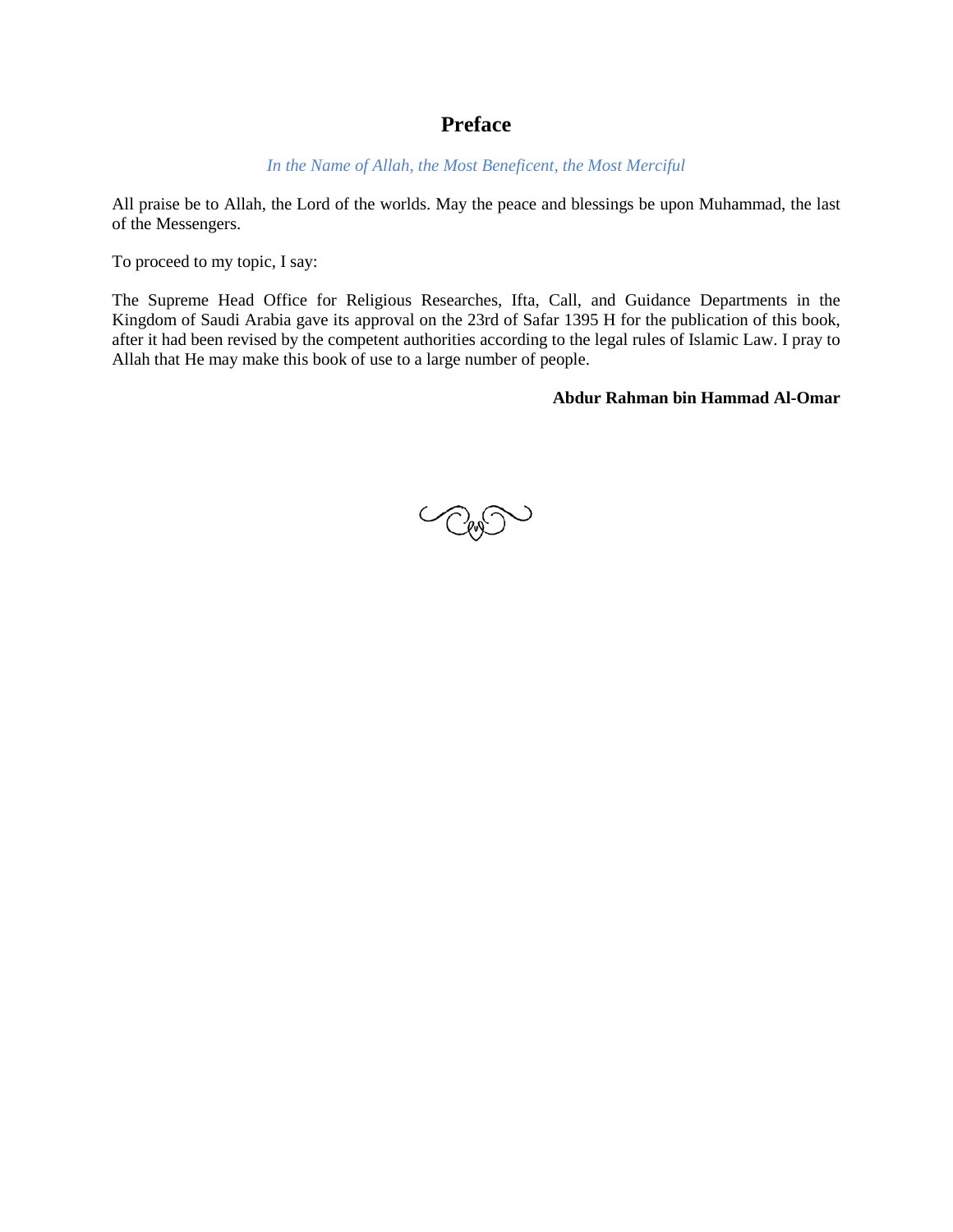# **Introduction and Dedication**

<span id="page-7-0"></span>All praise be to Allah, Lord of the worlds. May the peace and blessings be upon all of His Messengers.

This is a call for salvation which I would like to present to every wise .Person, hoping that Allah, the All-Omnipotent and the All-Sublime, would guide by it those who have gone astray, and that He may reward me bountifully and reward everyone who participates in distributing it.

We should know that the only way for our salvation in this life and in the Hereafter is to know, for sure, our Lord who created us, believe in Him, and worship Him Alone. We should also know our Prophet whom Allah had sent to us and to mankind, believe in him and follow him. We should know the religion of truth which our lord has commanded us to believe in, and practise it.

This book...The Religion of Truth, treats these basic and great subjects. I have indicated in the footnotes the meaning of some words and the explanation of some subjects, basing these explanations on The Noble Qur'an and the Sunna (Ahadith - traditions) of Prophet Muhammad (Peace and Blessings of Allah be upon him), because these two are the only sources of Islam, the religion of truth. In this book, not only have I dropped blind imitation, which has already misled a large number of people before, but I have also discussed about quite a number of deviated sects which still pretend to be on the right path, although they have gone far astray.

This is an attempt to guide those, who are related to such sects uncautiously, by showing them that these sects have deviated from the path of truth, and to warn others to take precautions for themselves.

May Allah guide me! He is the Most Exalted and on Him I depend.

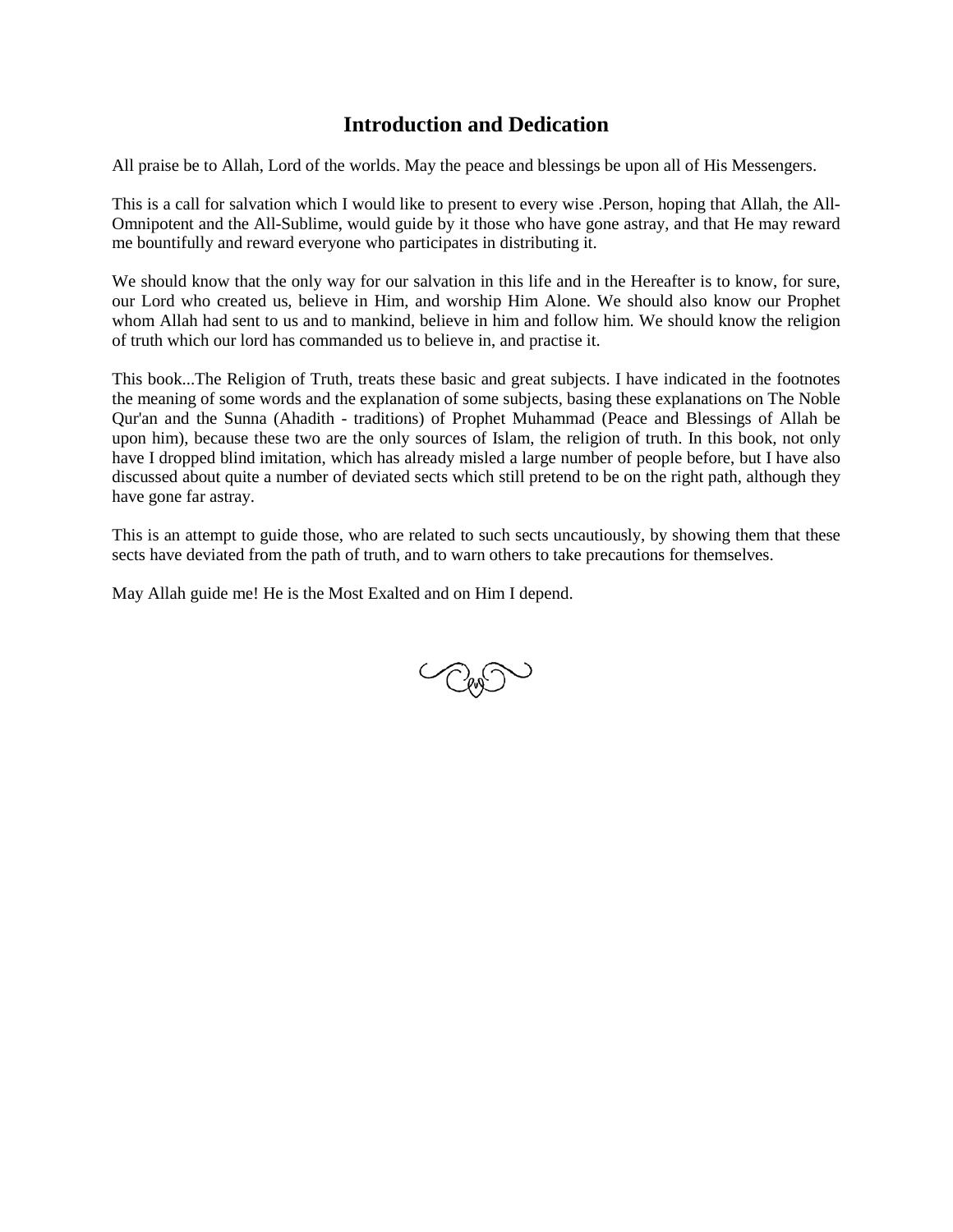### **Chapter One: How to Know Allah the Great Creator**

<span id="page-8-0"></span>We should know that our Lord who created us out of naught and sustained us with His bounties is Allah, the Lord of the worlds. The wise believers in Allah did not see Him, but they knew Him by clear evidences showing His Existence and proving that He is the Creator and Sustainer of all creatures.

Some of these evidences are:

1. The universe, mankind and life are all created objects, with a limited scope of existence. Every incidental and dependent object is created, and thus, must have a creator. This Great Creator is Allah, Who informed us through the Books which He revealed to His Messengers that He is the Originator and the Sustainer of all creatures. The role of His Messengers was to convey Allah's Words to mankind and call people to believe in Allah and worship Him Alone. Allah stated in the Qur'an:

> ﴿ إِنَّ رَبَّكُمُ ٱللَّهُ ٱلَّذِى خَلَقَ ٱلسَّنَوٰتِ وَٱلْأَرْضَ فِي سِتَّةِ أَيَّارٍ ثُمَّ ٱسْتَوَىٰ عَلَى ٱلْعَرَّشِ يُغْشِي ٱلَّيَـلَ ٱلنَّهَارَ يَطْلُبُهُ حَيْنِيثًا وَٱلشَّعْسَ وَٱلْقَـمَرَ وَالنُّجُومَ مُسَخَّرَيٍّ بِأَمْرِهِ أَلَا لَهُ الْخَلْقُ وَٱلْأَمَرُّ بَبَارَكَ ٱللَّهُ رَبُّ ٱلْعَلَيمِنَ﴾

*"Indeed your Lord is Allah, Who created the heavens and the earth in Six Days and then He Istawa [Istawa is an Arabic word which means "Sat upon, established Himself on". These are the linguistic meanings of the word but, in this verse is the description by which Allah has described this action. According to the Salafi correct doctrine, no interpretation is permissible for the Attributes and actions of Allah, so, we should restrict ourselves to this word and say that the meaning of Istawa in this verse is as Glorious and Majestic to be proper to Allah, Lord of all creation, "Naught is as His likeness, and He is the Omniscient, the Omnipotent." In addition to the above-mentioned, a Muslim shouldn't ask about the way how Allah sat upon His Throne, because the way that Allah sat upon His Throne differs totally from that of His creatures. To explain this Istiwa, Imam Ahmed said: Istiwa or sitting upon His Throne is known, but the condition is unknown; to believe therein is a duty or an obligation and to question 'How?' is an innovation -Bid'a. This means that nobody knows the condition or the state of how Allah sat upon His Throne Save He Himself, Glory be to Him. Speaking about Allah's Attributes is as such speaking about His Identity which is beyond human realisation of Allah's Existence] (rose over) the Throne\_ (really in a manner that suits His Majesty). He covers the night with the day, seeking it rapidly, and (He created) the sun, the moon, the stars subjected to His Command. Surely, His is the Creation and Commandment. Blessed be Allah, the Lord of the 'Alamin (mankind, jinns and all that exists)"! (V.7:54)*

Through this verse Allah informs mankind that He is their Lord, Who created them, the earth and heavens in six days [Allah is Able to create the whole world in a moment less than a twinkling of an eye. He stated that when He wills to create a thing He says, "Be!" -and it is. The graduation in the creation of the world, in six days, is for a sagacious reason intended by Allah] and that He has firmly established Himself upon His Throne. The Throne is elevated over the heavens. It is the most colossal and greatest thing that Allah had created.

He, Glory be to Him, encompasses all His creatures by His Knowledge and Will. None of their affairs is hidden from Him. Allah also stated that He makes the day to cover the night which follows it in haste, and He created the sun, the moon, and the stars and made them subservient and revolving in their orbits by His Command. Allah informs us that to Him Alone belongs the creation and sovereignty and that He is the Supreme, Transcendent and All-Perfect in Himself and His Attributes, greatly Bountiful, and that He is the Lord of the worlds, who created mankind out of naught, and sustains them with His Bounties.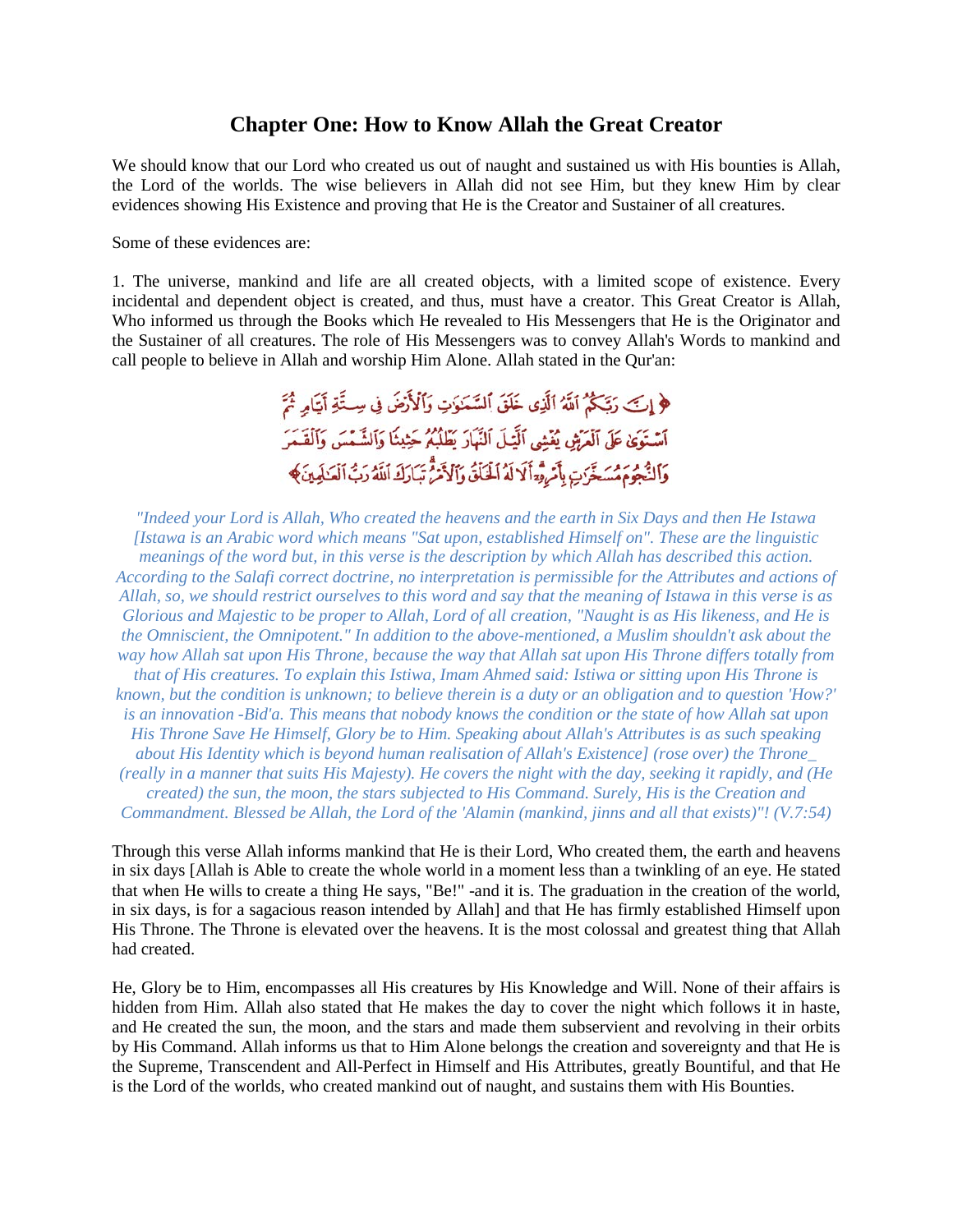Allah states in the Qur'an:

# ﴿ وَمِنْ ءَايَنِيْهِ ٱلَّيْلُ وَٱلنَّهَارُ وَٱلشَّمْسُ وَٱلْقَمَرُ لَا تَسْجُدُواْ لِلشَّمْسِ وَلَا لِلْقَمَرِ وَأَسْجُدُواْ لِلَّهِ ٱلَّذِى خَلَقَهُمْنَ إِن كُنتُمْ إِيَّاهُ تقندُوت کا

*"And from among His signs are the night and the day, and the sun and the moon. Prostrate not to the sun nor to the moon, but prostrate to Allah Who created them, if you (really) worship Him." (V.41:37)*

In this verse Allah informs us that the day, the night, the sun and the moon are some of His signs. Allah interdicts people from prostrating to the sun or to the moon as they are created objects like other creatures. Allah Alone should be worshipped. Since prostration is a kind of worship, thus, it should be for Allah Alone, because He is the Creator, the Sustainer and the Only True God Who deserves to be worshipped.

2. The creation of male and female.

3. The variety of tongues and hues in mankind. Two persons are never identical in colour, voice.... etc. On the contrary, they are quite distinct from each other in one or more of their features or characteristics.

4. Differences of fortunes in life is an evidence of the existence of Allah, the Creator. Although all men are endowed with intellect, knowledge and incentives of competition among each other to gain wealth, acquire dignity or enjoy the favour of having a beautiful wife, they are clearly different in their fortunes. No one has a portion more than that which Allah has assigned to him. The underlying reason for such divergence in fortunes is that Allah tests people, and makes them help and serve each other for the benefit of the whole mankind. Whosoever is unfortunate in this life, but persists believing firmly in Allah, will be rewarded in the Hereafter, and his portion of bliss will be increased in the Gardens. Yet, poor people, even in this worldly life, are endowed generally with a great number of psychological and health privileges of which quite a number of the rich are deprived.

5. Sleep.

6. The soul whose nature is unknown to anyone except Allah.

7. The creation of the human being, his senses, his nervous system, his intellect, and digestive system, .... etc.

8. The rain which Allah sends down to revive the dead earth and brings forth plants of every kind and trees different in kind, colour and taste....... etc. There are only a few of the hundreds of pieces of evidence which Allah the Almighty presented in the Qur'an. All these evidences prove that Allah is the Living, the Creator and the Sustainer of all creatures.

9. People, by their natural and innate character, believe that they came to existence by the creation and sustenance of a Creator. Allah is the Creator an4 Sustainer of all creatures. Whoever denies this innate nature is going astray and throwing himself into distress. Thus, the communist, who denies the existence of his Creator and Sustainer, leads a miserable life, and in the Hereafter his end will be in Hell-fire. [Except for he who repents and returns to Allah, believes in Him, His Messenger; His religion, and behaves sincerely according to this belief. Allah accepts the repentance of those who return to Him]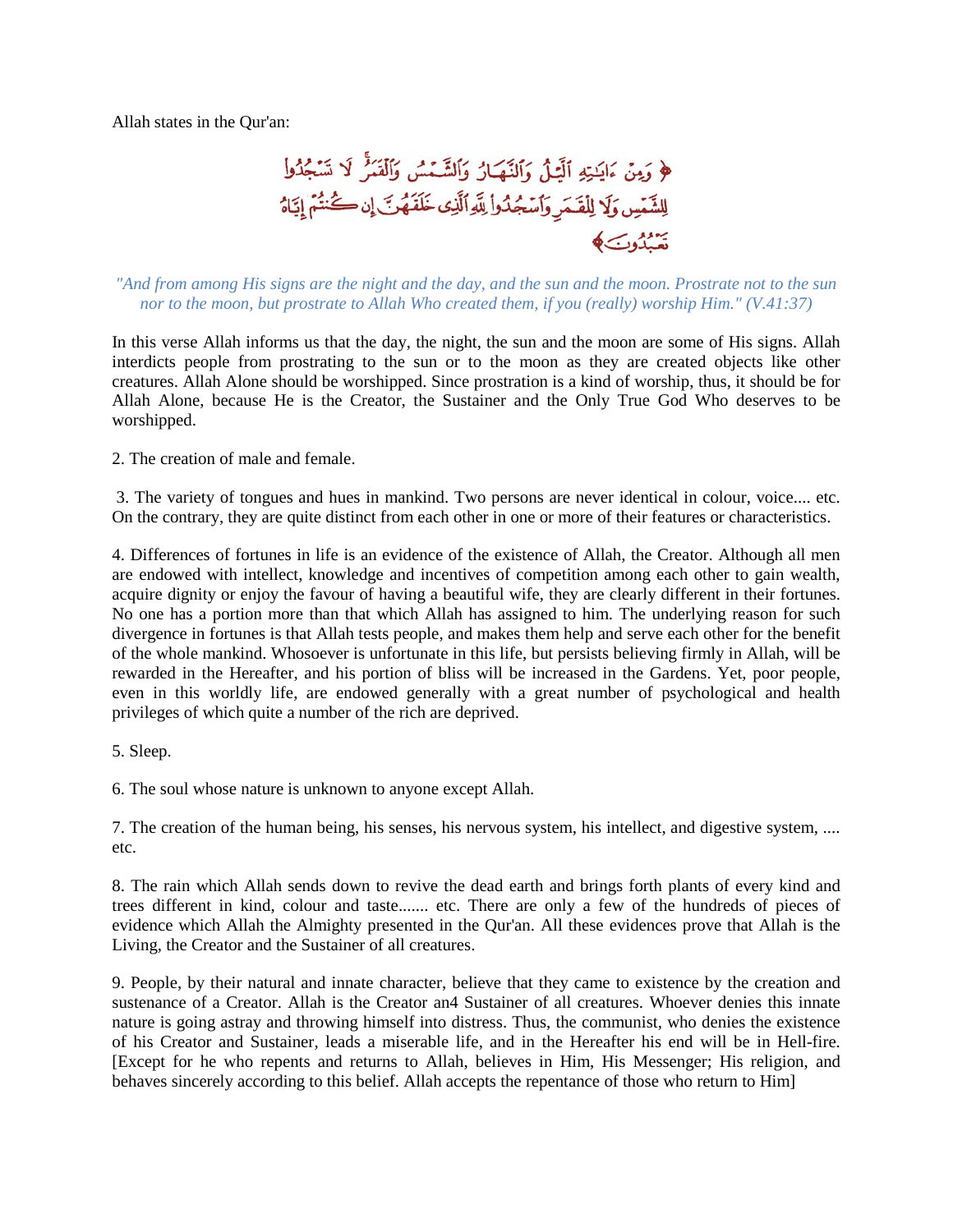Allah has many attributes. He is the First with no beginning for His Existence. He is Omniscient, Everlasting, Alive; neither He dies, nor does His Existence expire.

He is the Absolute and All-Independent; He is the One with no partners. Allah stated in the Qur'an:

﴿قُلْ هُوَ اَللَّهُ أَحَدُّنَ اللَّهُ الصَّحَدُنَ لَمْ كِلِدْ وَلَمْ يُولَـٰذ 0 وَلَمْ يَكُن لَّهُ كُفُوَّاأَحَدٌ

*"Say (O Muhammad Peace and Blessings of Allah be upon him): He is Allah, (the) One. Allah-us-Samad (The Self-Sufficient Master, Whom all creatures need, He neither eats nor drinks). He begets not, nor was He begotten. And there is none co-equal or comparable unto Him." (V.l12: 1-4)*

When the disbelievers asked Prophet Muhammad (Peace and Blessings of Allah be upon him) about the Attributes of Allah, Allah revealed this Surah (chapter) to His Prophet and commanded him to tell them that Allah is One with no partner, The Omniscient, Eternal, Alive and the Sustainer. To Him belongs the

Absolute Mastery over the creation, mankind and everything. To Him Alone should people make for refuge and from Him Alone should they ask for help and need. He begets not nor is He begotten; He has no daughter, son, father or a mother; because progeny, birth, and descendant chains are characteristics of creatures and not an Attribute of the Great Creator. In this verse, and other verses of the Qur'an, Allah negated absolutely the false sayings of Christians who pretend that the Christ is the son of Allah, the false claim of the Jews that Ezra ('Uzair Peace be upon him) is the son of Allah and the false belief of others who say that the angels are the daughters of Allah. All these forms of falsehood had been refuted in the Qur'an; Allah affirmed that He created by His power Jesus Christ ('Iesa Peace be upon him) from a mother and without a father, exactly as He had created Adam, the father of mankind out of clay; Eve (Hawwa), the mother of mankind, out of Adam's ribs and their offspring out of their seminal fluids.

Allah created everything; then He decreed a system for His creatures which no one except Him can ever change. Therefore, it is one of the signs of Allah that He created Jesus ('Iesa Peace be upon him) from a mother without a father; also the sign of Allah is that He gave Jesus the ability to speak while he was still a baby in the cradle. Allah gave Moses (Musa Peace be upon him) the miracle of the staff. This staff turned into a serpent when Moses (Musa Peace be upon him) cast it, and when he struck the sea with this staff, the sea divided and became a path through which Moses (Musa Peace be upon him) and his followers were delivered. Allah also gave the Seal of the Prophets, Muhammad (Peace and Blessings of Allah be upon him), the miracle of the splitting of the moon, made the trees to greet him when he passed by them, and the animals to testify loudly that he is the Messenger of Allah.

Allah carried his Prophet on the Buraq from the Sacred Mosque in Makkah to the Aqsa Mosque in Jerusalem, then he has been ascended to the heavens accompanied by the angel Gabriel (Jibrael) and have the honour of being in the presence of Allah. Allah spoke to His Prophet and commanded him and his followers to perform the prayer on his way back to Makkah, the Prophet (Peace and Blessings of Allah be upon him) saw the inhabitants of each heaven, all of these events took place before dawn. The miracle of the journey by night and ascension to the heavens is well-known, it is mentioned in the Qur'an, Prophetic traditions and history books.

Some of Allah's Attributes: He is the Omniscient, the Omnipotent and has the Ability to do everything; nothing can veil His Seeing or Hearing. Allah knows what is hidden in the wombs, what is concealed in the hearts and knows whatsoever happened and whatsoever will happen. When He desires a thing, He commands "Be!"-and it is. Allah attributed to Himself speech. He speaks to whom He wishes and decrees whatever He wishes. Allah had spoken to Moses (Musa Peace be upon him) before, and to Muhammad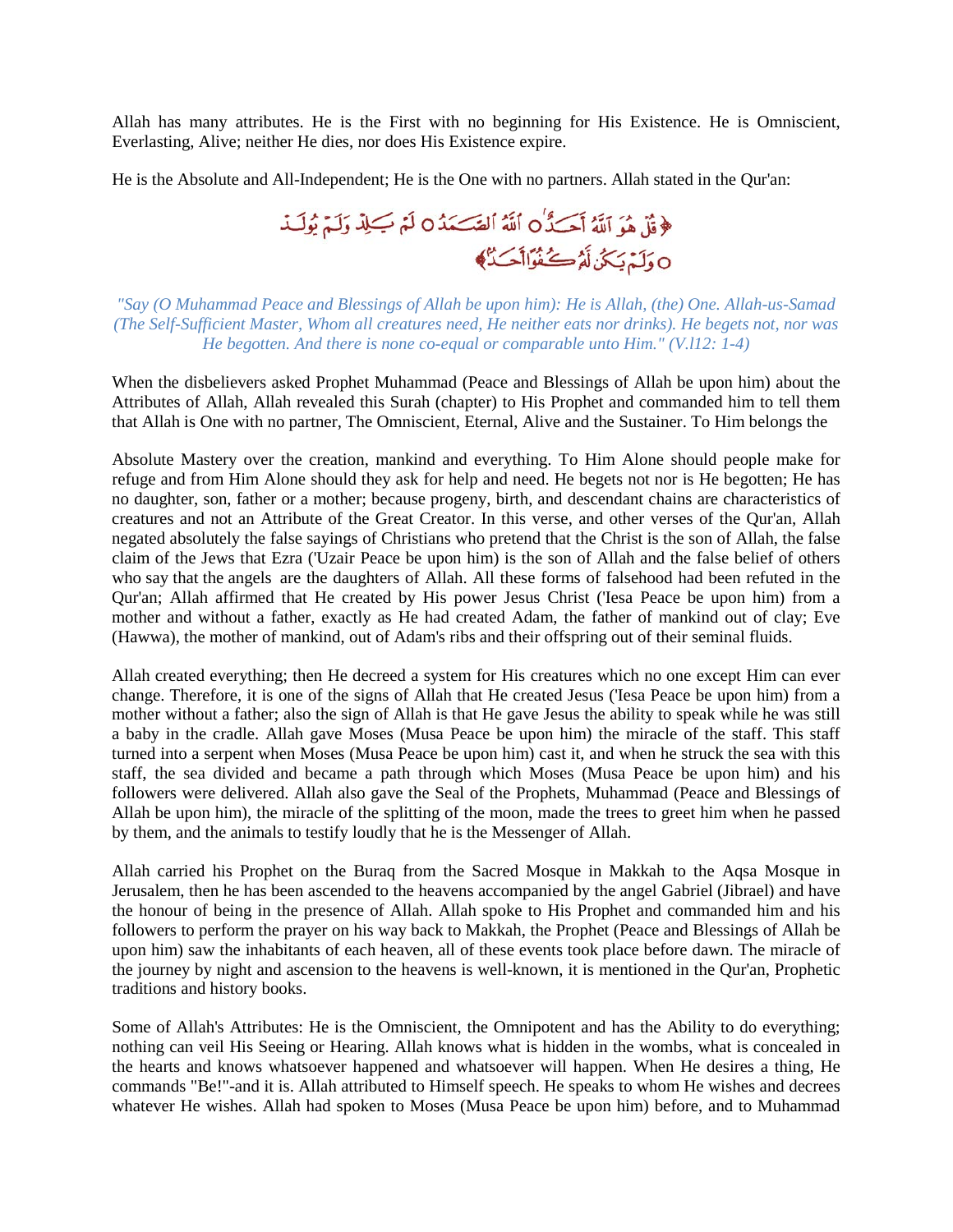(Peace and Blessings of Allah be upon him) the last of Messengers. The Qur'an, in its letters and meanings, is the speech of Allah, revealed to His Messenger Muhammad (Peace and Blessings of Allah be upon him). Therefore, the Qur'an is one of the Attributes of Allah and not a creation as the erroneous Mu'tazila believe. Among the Attributes of Allah by which His Messengers described Him are: His Countenance, His Highness, His pleasure, His wrath .... etc. Allah bestows His pleasure on His believing bondsmen and inflicts His wrath on the disbelievers of his creatures, Allah's Attributes are as Supreme and Majestic as to be proper to Him, Glory be to Allah.

The Qur'an and Prophetic traditions confirm that the believers will see Allah in the Hereafter while they will be in their eternal abode in Paradise. The Attributes of Allah have been explained clearly in the Glorious Qur'an and Prophetic traditions. Thus, he who wishes to know more about these Divine Attributes can consult these sources.